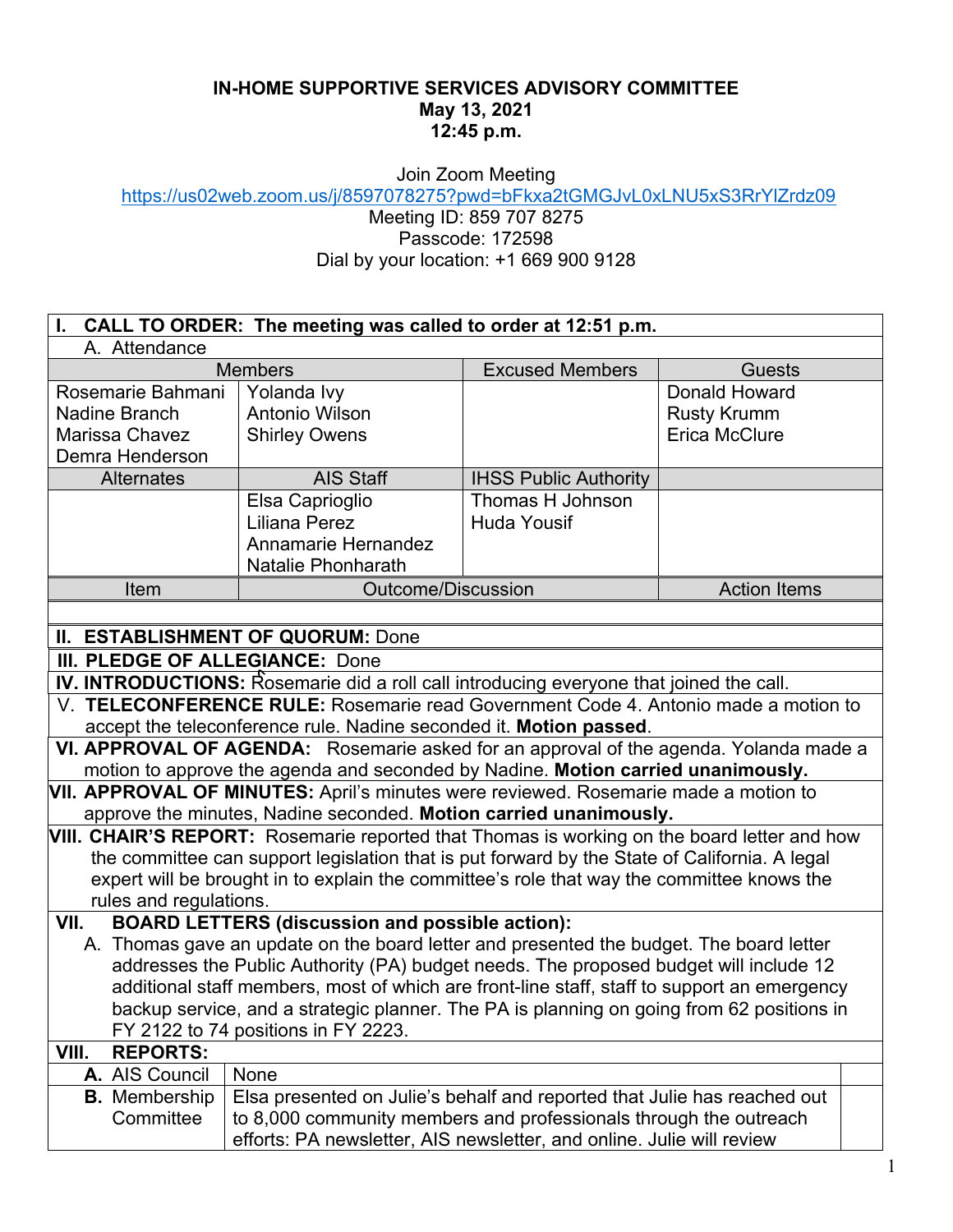|                                                                                                                                                     | attendance records of the advisory committee meetings for last six (6)                            |  |  |
|-----------------------------------------------------------------------------------------------------------------------------------------------------|---------------------------------------------------------------------------------------------------|--|--|
|                                                                                                                                                     | months to see if anyone has attended three (3) consecutive meetings for                           |  |  |
|                                                                                                                                                     | the next step to be members. There is a lot of membership interest for                            |  |  |
|                                                                                                                                                     | the community spot and Julie is keeping a list of those interested.                               |  |  |
|                                                                                                                                                     | However, there has not been much interest for the provider and                                    |  |  |
|                                                                                                                                                     | recipient spots. A candidate has been found for the AIS Advisory                                  |  |  |
|                                                                                                                                                     | Council.                                                                                          |  |  |
| C. IHSS                                                                                                                                             | Elsa reported that IHSS has requested 60 additional positions for IHSS.                           |  |  |
|                                                                                                                                                     | These positions have been requested due to an increase in workload.                               |  |  |
|                                                                                                                                                     | Over the past few months there has been a 50% increase of new                                     |  |  |
|                                                                                                                                                     | applications to the IHSS program. IHSS staff are currently working on                             |  |  |
|                                                                                                                                                     | ways to keep timeliness and not impact service.                                                   |  |  |
| D. UDW                                                                                                                                              | Daniella reported that IHSS orientations are now in person. PPE                                   |  |  |
|                                                                                                                                                     | distributions in four (4) locations: local office, east county, south, and                        |  |  |
|                                                                                                                                                     | north county. UDW has scheduled to have another PPE distribution on                               |  |  |
|                                                                                                                                                     | July 11 <sup>th</sup> -14 <sup>th</sup> . There are elections ensuing for new union leaders and a |  |  |
|                                                                                                                                                     | ballot count is underway. UDW is currently working on scheduling in-                              |  |  |
|                                                                                                                                                     | person lobby visits at their offices to assist members. Food distribution                         |  |  |
|                                                                                                                                                     | will take place at the local office near SDSU on May 27, 2022. Food                               |  |  |
|                                                                                                                                                     | distributions are held every fourth Friday of the month. The UDW credit                           |  |  |
|                                                                                                                                                     | union is launching Monday, May 16, 2022.                                                          |  |  |
| E. CICA                                                                                                                                             | Nadine reported that CICA received a lot of signatures for the letter to                          |  |  |
|                                                                                                                                                     | send to the budget committee but there is still time to send letters. CICA                        |  |  |
|                                                                                                                                                     | is look for suggestions for trainings that they will hold in the future.                          |  |  |
|                                                                                                                                                     | Trainings are held first Wednesday of the month. Nadine is now a part of                          |  |  |
|                                                                                                                                                     | the CICA executive committee.                                                                     |  |  |
| F. Public                                                                                                                                           | Thomas reported that the PA is concentrating on the budget. Budget                                |  |  |
| Authority                                                                                                                                           | hearings are approaching. The PA is close to hiring a vendor to assist                            |  |  |
|                                                                                                                                                     | on the recruitment and retention of caregivers as well as a few other                             |  |  |
|                                                                                                                                                     | directives. The PA managers will be presenting at next month's meeting                            |  |  |
|                                                                                                                                                     | to do a brief presentation.                                                                       |  |  |
|                                                                                                                                                     | IX. PRESENTATION: Nicole presented on Chronic Disease Self-Management Education Program           |  |  |
| aka Healthier Living Program.                                                                                                                       |                                                                                                   |  |  |
| X. OLD BUSINESS (discussion and possible action):                                                                                                   |                                                                                                   |  |  |
| A. Committee Financial Report - Nadine reported that there will be a balance of \$1,200 left and                                                    |                                                                                                   |  |  |
| wanted to know if the CICA dues could be paid. Thomas confirmed that is something that                                                              |                                                                                                   |  |  |
| can be done. Will vote on next month                                                                                                                |                                                                                                   |  |  |
| B. Committee Accomplishment and Goals - Thomas confirmed they were due this month.                                                                  |                                                                                                   |  |  |
| Report will be presented at the next meeting. Rosemarie will prepare the accomplishments                                                            |                                                                                                   |  |  |
| and goals with the assistance of Nadine and Shirley.                                                                                                |                                                                                                   |  |  |
| <b>XI.</b> Distribution of iPads -                                                                                                                  |                                                                                                   |  |  |
| XII.                                                                                                                                                |                                                                                                   |  |  |
| <b>NEW BUSINESS (discussion and possible action):</b><br>A. Distribution of iPads - Four (4) iPads have been purchased. Members will have to sign a |                                                                                                   |  |  |
| Summary of Policies once the iPads are distributed. Rosemarie will send Thomas a list of                                                            |                                                                                                   |  |  |
| members who requested the iPads.                                                                                                                    |                                                                                                   |  |  |
| <b>PUBLIC COMMENT:</b><br>XIII.                                                                                                                     |                                                                                                   |  |  |
| A. Erica – Thanked the committee for the presentation                                                                                               |                                                                                                   |  |  |
| <b>MEMBER COMMENT:</b> Shirley asked Thomas why the committee did not vote on the PA<br>XIV.                                                        |                                                                                                   |  |  |
|                                                                                                                                                     | budget this year. Shirley wants to shed light on caregivers who take the extra step when the      |  |  |